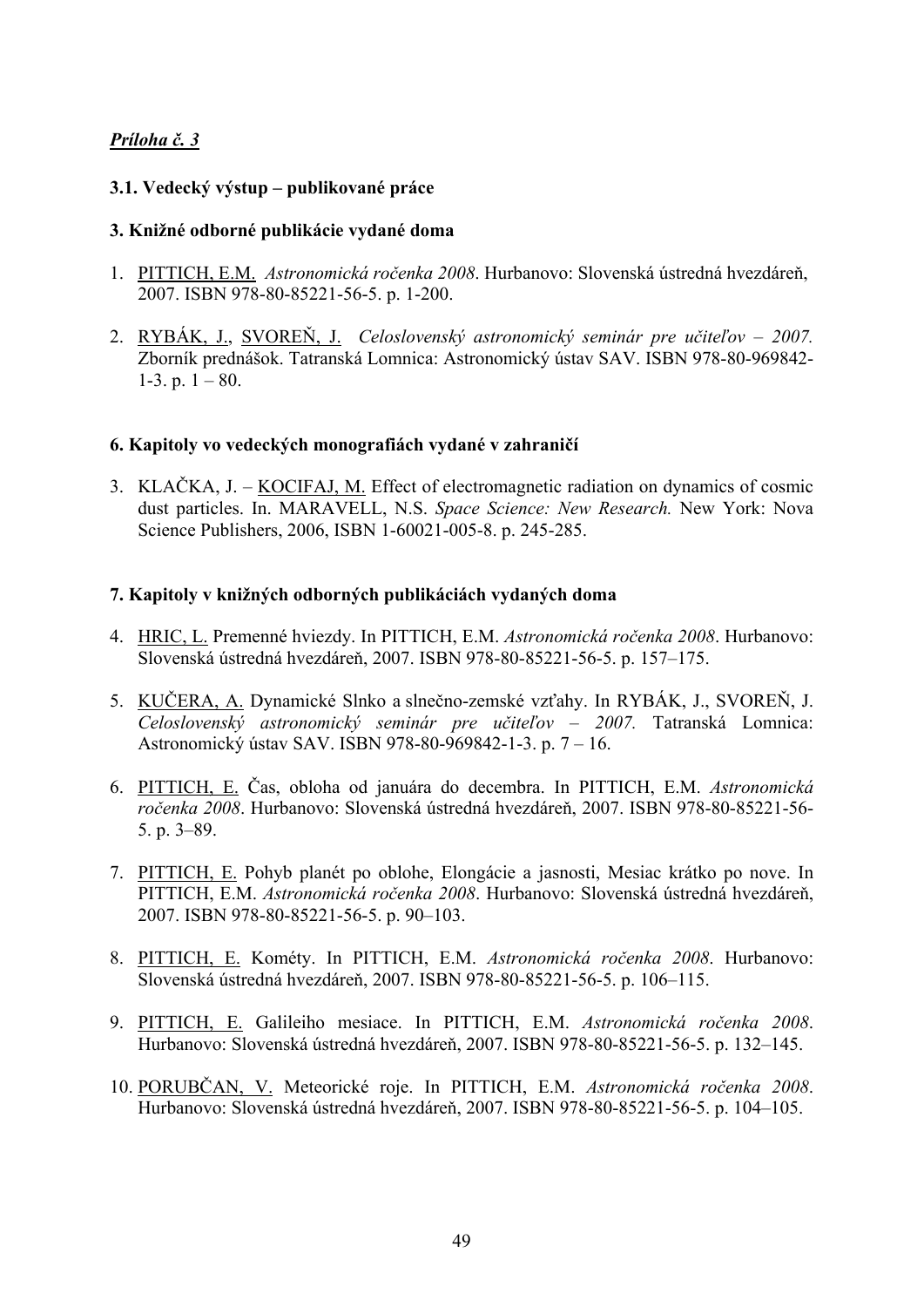- 11. PORUBČAN, V. Meteority. In RYBÁK, J., SVOREŇ, J. *Celoslovenský astronomický seminár pre učiteľov – 2007.* Tatranská Lomnica: Astronomický ústav SAV. ISBN 978- 80-969842-1-3. p.  $67 - 76$ .
- 12. PRIBULLA, T. Planéty mimo slnečnej sústavy extrasolárne planéty. In RYBÁK, J., SVOREŇ, J. *Celoslovenský astronomický seminár pre učiteľov – 2007.* Tatranská Lomnica: Astronomický ústav SAV. ISBN 978-80-969842-1-3. p. 57 – 66.
- 13. RYBÁK, J. Slovenská slnečná astrofyzika pred 101 rokmi. In RYBÁK, J., SVOREŇ, J. *Celoslovenský astronomický seminár pre učiteľov – 2007.* Tatranská Lomnica: Astronomický ústav SAV. ISBN 978-80-969842-1-3. p. 33 – 36.
- 14. SVOREŇ, J. Planétky Satelitný výskum asteroidov. In PITTICH, E.M. *Astronomická ročenka 2008*. Hurbanovo: Slovenská ústredná hvezdáreň, 2007. ISBN 978-80-85221-56- 5. p. 116–131.
- 15. SVOREŇ, J. V Slnečnej sústave máme opäť 8 planét. In RYBÁK, J., SVOREŇ, J. *Celoslovenský astronomický seminár pre učiteľov – 2007.* Tatranská Lomnica: Astronomický ústav SAV. ISBN 978-80-969842-1-3. p. 17 – 26.
- 16. SVOREŇ, J. História a súčasnosť Astronomického ústavu SAV. In RYBÁK, J., SVOREŇ, J. *Celoslovenský astronomický seminár pre učiteľov – 2007.* Tatranská Lomnica: Astronomický ústav SAV. ISBN 978-80-969842-1-3. p. 37 – 44.

### **9. Vedecké práce v časopisoch evidovaných a/ v Current Contents**

- 17. BADALYAN, O.G. BLUDOVA, N.G.  $S\acute{Y}KORA$ , J. Comparisons of the green-line corona brightness with the magnetic field strenght and the summary sunspot area. In *Contributions of the Astronomical Observatory Skalnaté Pleso*. Vol. 37, no. 2, (2007), p. 125-141.
- 18. BURROWS, A. HUBENY, I. BUDAJ, J. HUBBARD, W.B. Possible solutions to the radius anomalies of transiting giant planets. In *The Astrophysical Journal*. Vol. 661, no. 1 (2007), p. 502-514. (6,119 - IF2006).
- 19. BURROWS, A. HUBENY, I. BUDAJ, J. KNUTSON, H.A. CHARBONNEAU, D. Theoretical spectral models of the planet HD 209458b with a thermal inversion and water emission bands. In *The Astrophysical Journal*. Vol. 668, (2007) p. L171- L174.  $(6,119 - IF2006)$ .
- 20. HAJDUKOVÁ, M. Jr. PAULECH, T. Hyperbolic and interstellar meteors in the IAU MDC radar database. In *Contributions of the Astronomical Observatory Skalnaté Pleso.*  Vol. 37 (2007), p. 18–30.
- 21. HAVLICEK, H. SANIGA, M. Projective ring line of a specific qudit. In *Journal of Physics A: Mathematical and Theoretical*. 2007, Vol. 40, (2007) p. F943- F952. (1,577 - IF2006).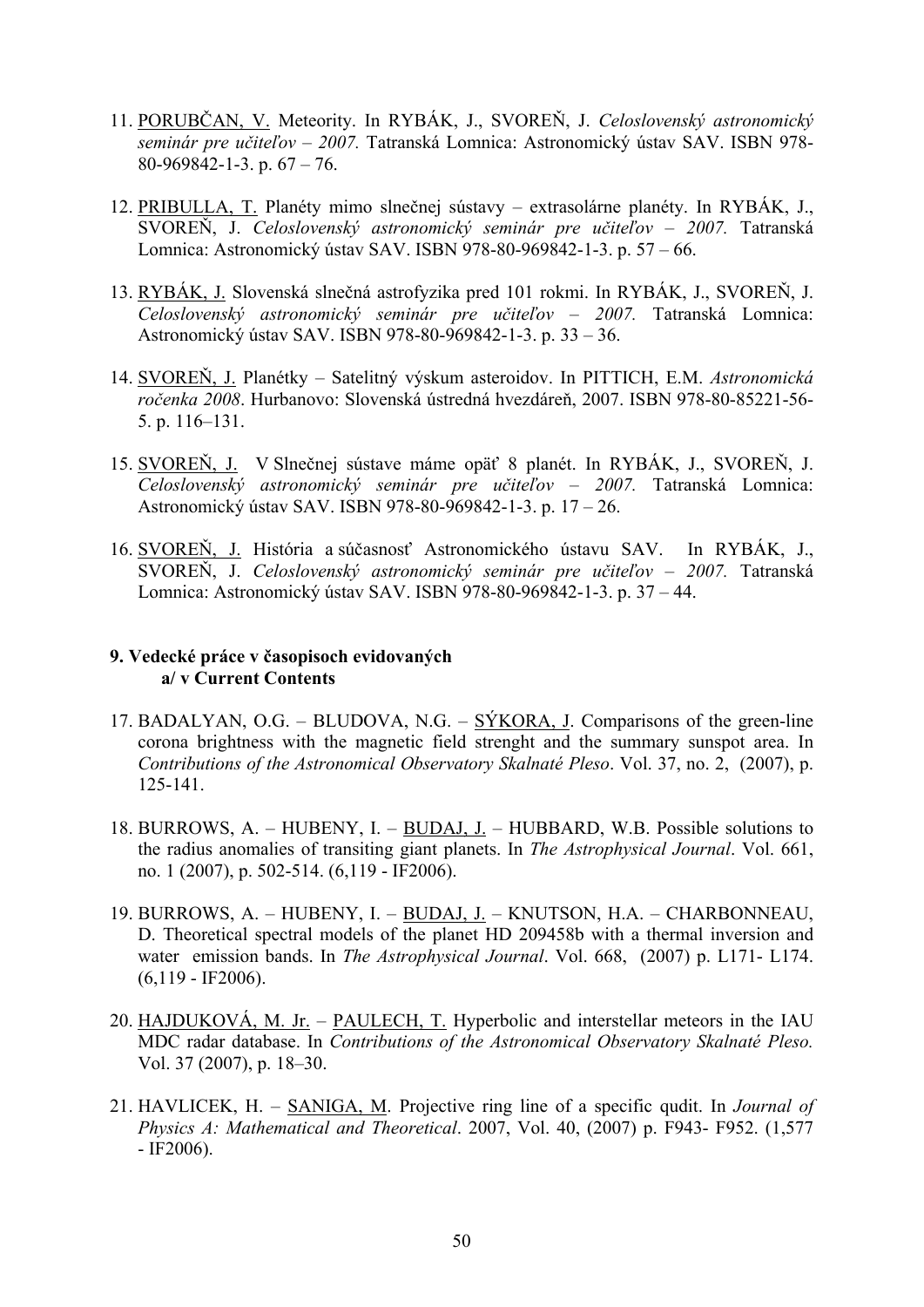- 22. CHOCHOL, D. KATYSHEVA, N.A. PRIBULLA, T. SCHMIDTOBREICK, L. SHUGAROV, S.Yu. – ŠKODA, P. – ŠLECHTA, M. – VITTONE, A.A. – VOLKOV, I.M. Multicolour photometry and spectroscopy of the Slow Nova V475 Sct (Nova Scuti 2003). In *Chinese Journal of Astronomy and Astrophysics*. Vol. 6, suppl. 1, (2006), p. 137-142. (0,746 - IF2006).
- 23. IŽDINSKÝ, K. CEVOLANI, G. KAPIŠINSKÝ, I. ZEMÁNKOVÁ, M. PORUBČAN, V. Microstructure of the Fermo meteorite. In *Il Nuovo Cimento*. Vol. 29C  $(2006)$ , p. 711–717.  $(0,294 - \text{IF } 2006)$ .
- 24. KAŇUCHOVÁ, Z. NESLUŠAN, L.: The parent bodies of the Quadrantid Meteoroid stream. In *Astronomy and Astrophysics*. Vol. 470 (2007), p. 1123-1136. (3,971 - IF2006).
- 25. KASPER, M. BILLER, B.A. BURROWS, A. BRANDNER, W. BUDAJ, J. CLOSE, L.M. The very nearby M/T dwarf binary SCR 1845-6357. In *Astronomy and Astrophysics*. Vol. 471 (2007), p. 655-659. (3,971 - IF2006).
- 26. KLAČKA, J. KOCIFAJ, M. Scattering of electromagnetic waves by charged spheres and some physical consequences. In *Journal of Quantitative Spectroscopy and Radiative Transfer*. Vol. 106 (2007), p. 170-183. (1,599 – IF2006).
- 27. KLAČKA, J. KOCIFAJ, M. PÁSTOR, P. PETRŽALA, J. Poynting-Robertson effect and perihelion motion. In *Astronomy and Astrophysics*. Vol. 464 (2007), p. 127- 134.  $(3,971 - \text{IF2006}).$
- 28. KOCIFAJ, M. KLAČKA, J. Light scattering by amorphous silicon and amorphous carbon particles at different heliocentric distances. In *Contributions of the Astronomical Observatory Skalnaté Pleso.* Vol. 37 (2007), p. 5-17.
- 29. KRTIČKA, J. MIKULÁŠEK, Z. ZVERKO, J. ŽIŽŇOVSKÝ, J. The light variability of the helium strong star HD 37776 as a result of its inhomogenous elemental surface distribution. In *Astronomy and Astrophysics*. Vol. 470 (2007), p. 1089-1098. (3,971 - IF2006).
- 30. LETO, G. JAKUBÍK, M. PAULECH, T. NESLUŠAN, L. A model of the current stellar perturbations on the Oort Cloud. In *Contributions of the Astronomical Observatory Skalnaté Pleso.* Vol. 37 (2007), p. 161-172.
- 31. MESZÁROSOVÁ, H. KARLICKÝ, M. RYBÁK, J. FÁRNÍK, F. JIŘIČKA, K. Long period variations of dm-radio and X-ray fluxes in three X-class flares. In *Astronomy and Astrophysics.* Vol. 460, (2006), p. 865-874. (3,971 - IF2006).
- 32. MIKULÁŠEK, Z. JANÍK, J. ZVERKO, J. ŽIŽŇOVSKÝ, J. ZEJDA, M. NETOLICKÝ, M. – VAŇKO, M. On-line database of photometric observations of magnetic chemically peculiar stars. In *Astronomische Nachrichten*. Vol. 328, no. 1, (2007), p. 10-15. (1,399 - IF2006).
- 33. MILLER, B. BUDAJ, J. RICHARDS, M. Revealing the nature of algol disks through optical and UV spectroscopy, synthetic spectra, and tomography of TT Hydrae. In *The Astrophysical Journal*. Vol. 656, no. 2 (2007) Part 1, p. 1075-1091. (6,119 - IF2006).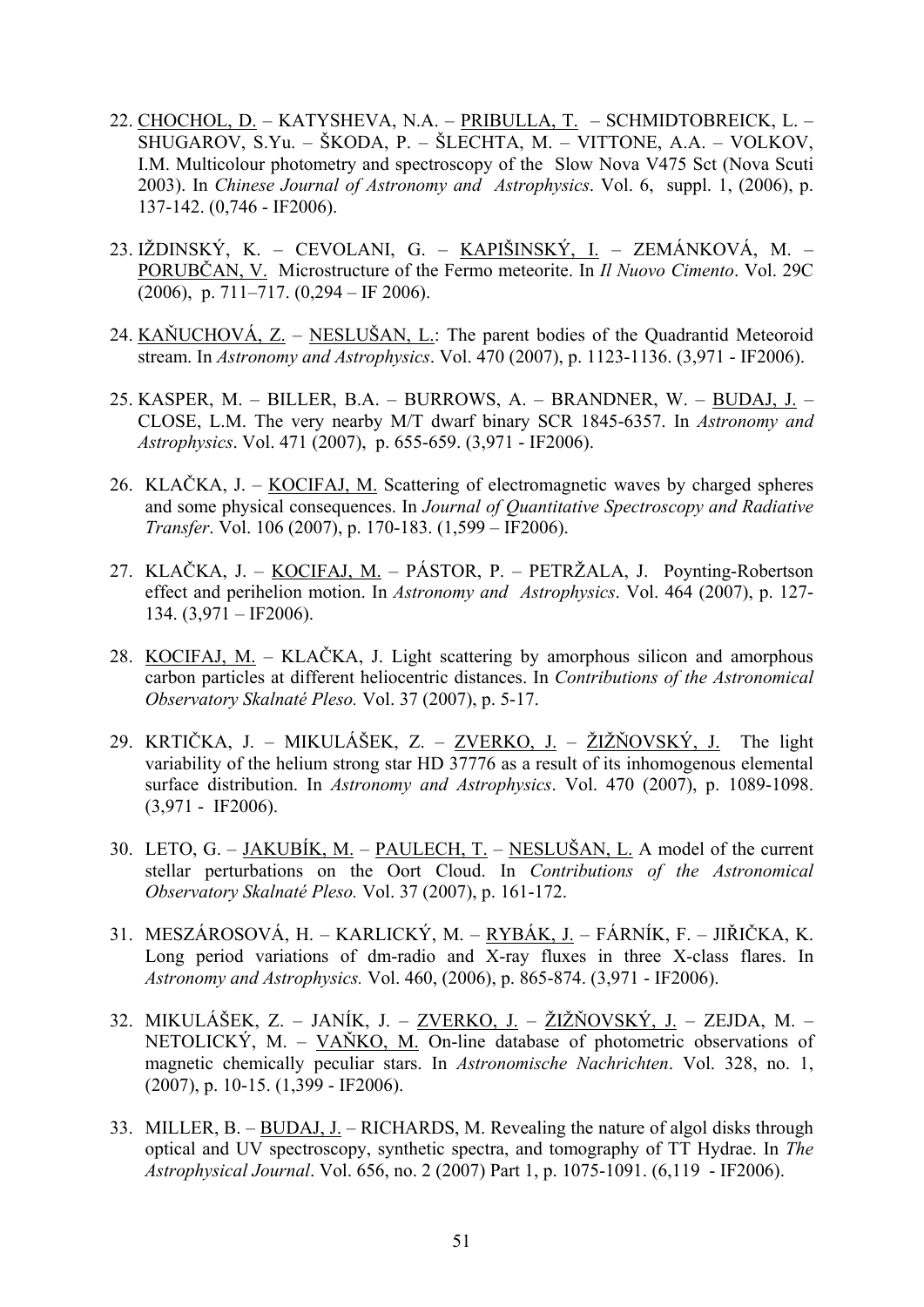- 34. MINAROVJECH, M. Time-latitude prominences distribution (1967-2006). In *Contributions of the Astronomical Observatory Skalnaté Pleso*. Vol. 37, no. 3, (2007), p. 184-188.
- 35. MINAROVJECH, M. RUŠIN, V. SANIGA, M. Total solar irradiance and the FeXIV corona. In *Solar Physics*, Vol. 241, (2007), p. 269-278. (1,887 - IF2006).
- 36. MINAROVJECH, M. RUŠIN, V. SANIGA, M. Time-latitudinal dynamics of magnetic fields and the green corona over three solar cycles. In *Solar Physics*, Vol. 241, (2007), p. 263-268. (1,887 - IF2006).
- 37. NESLUŠAN, L. The fading problem and the population of the Oort cloud*.* In *Astronomy and Astrophysics. Vol.* 461 (2007), p. 741-750. (3,971 – IF2006)
- 38. PASACHOFF, J.M. RUŠIN, V. DRUCKMÜLLER, M. SANIGA, M. Fine structures in the white-light solar corona at the 2006 eclipse. In *The Astrophysical Journal*. Vol. 665, (2007), p. 824-829. (6,119 - IF2006).
- 39. PORUBČAN, V. ZIGO, P. PECINA, P. PECINOVÁ, D. CEVOLANI, G. PUPILLO, G. – ROZBORIL, J. Summer streams of the Taurid meteor complex. In *Contributions of the Astronomical Observatory Skalnaté Pleso*. Vol. 37, no.1, (2007), p. 31-48.
- 40. PRIBULLA, T. RUCINSKI, S.M. CONIDIS, G. DEBOND, H. THOMSON, J.R. – GAZEAS, K. – OGLOZA, W. Radial velocity studies of close binary stars. XII. In *The Astronomical Journal*. Vol. 133, (2007), p. 1977-1987. (4,854 - IF2006).
- 41. RUCINSKI, S.M. PRIBULLA, T. VAN KERKWIJK, M.H. Contact binaries with additional components. III. A search using adaptive optics. In *The Astronomical Journal*. Vol. 134, (2007), p. 2353-2365. (4,854 - IF2006).
- 42. RUCINSKI, S.M. KUSCHING, R. MATTHEWS, J. DIMITROV, W. PRIBULLA, T. - GUENTHER, D.B. – MOFFAT, A.F.J. – SASSELOV, D. – WALKER, G.A.H. – WEISS, W.W. Discovery of the strongly eccentric, short-period binary nature of the B-type system HD 313926 by the MOST satellite. In *Monthly Notices of the Royal Astronomical Society*. Vol. 380, (2007), L63-L66. (5,057 - IF2006).
- 43. SANIGA, M. PLANAT, M. KIBLER, M.R. PRACNA, P. A classification of the projective lines over small rings. In *Chaos, Solitons and Fractals*. Vol. 33, (2007), p. 1095-1102. (2,042 - IF2006).
- 44. SANIGA, M. PLANAT, M. MINAROVJECH, M. Projective line over the finite quotient ring GF (2)  $[x]/(x^3 - x)$  and quantum entanglement: the Mermin "magic" square/pentagram. In *Theoretical and Mathematical Physics*. Vol. 151, no. 2, (2007), p. 625-631. (0,626 - IF2006).
- 45. SANIGA, M. PLANAT, M. Projective line over the finite quotient ring GF(2)[x]/(x^3 - x) and quantum entanglement: theoretical background. In *Theoretical and Mathematical Physics*. Vol. 151, no. 1, (2007) p. 474-481. (0,626 - IF2006).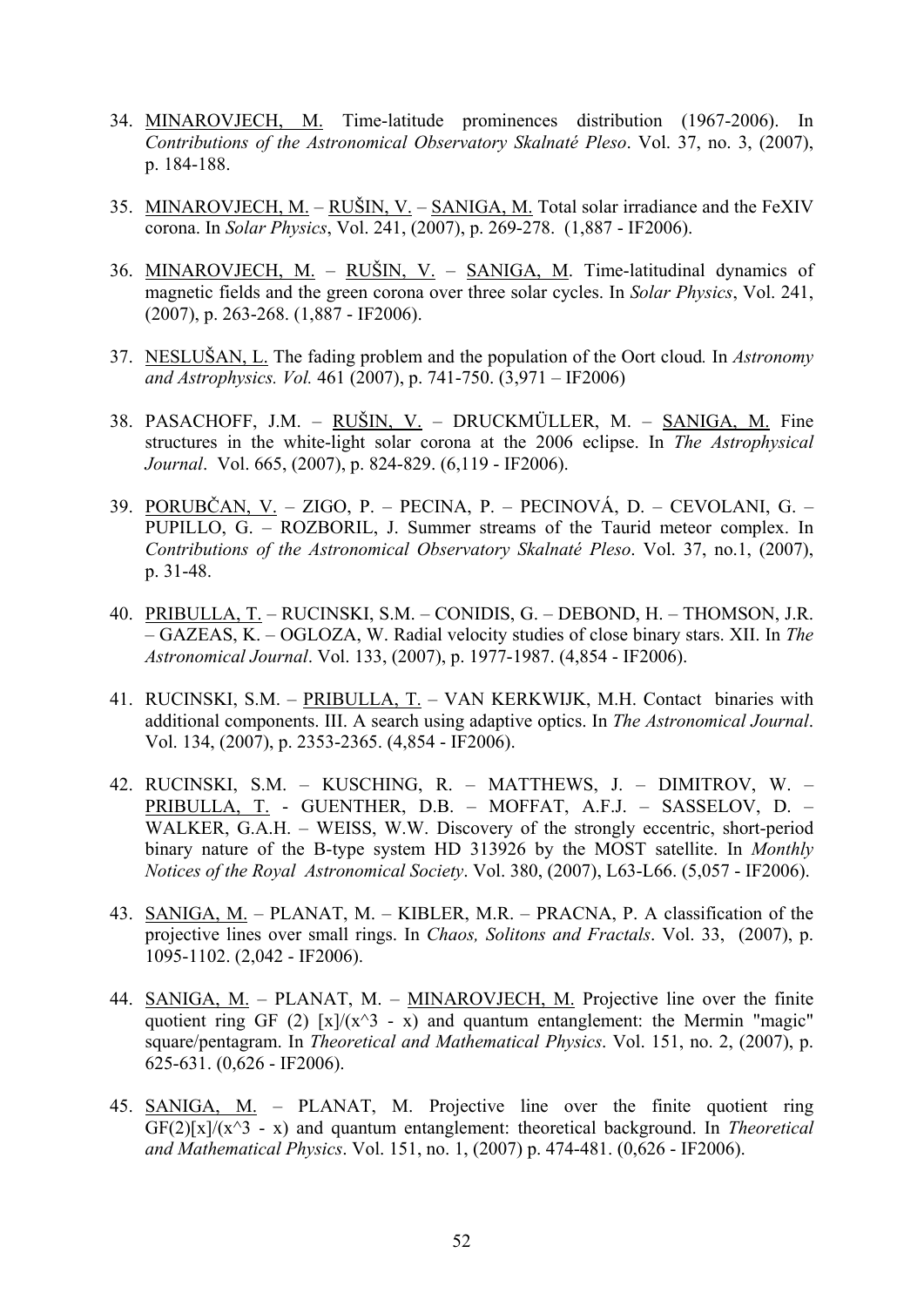- 46. SKOPAL, A. On the effect of emission lines on *UBVR* photometry. In *New Astronomy*. Vol. 12, (2007), p. 597-604. (2,220 - IF2006).
- 47. SKOPAL, A. VAŇKO, M. PRIBULLA, T. CHOCHOL, D. SEMKOV, E. WOLF, M. – JONES, A. Recent photometry of symbiotic stars. In *Astronomische Nachrichten*. Vol.328, no. 9, (2007), p. 909-916. (1,399 - IF2006).
- 48. SOLOVAYA, N. PITTICH, E. About two possible dynamical evolution ways of extra-solar planet gamma Cephei. In *Contributions of the Astronomical Observatory Skalnaté Pleso*. Vol. 37, no. 3, (2007), p.173-183.
- 49. VANKO, M. PARIMUCHA, S. PRIBULLA, T. Photometric study of neglected binary DV Psc. In: *Astronomische Nachrichten*, Vol. 328, (2007), p. 655-660. (1,399 - IF2006).
- 50. ZVERKO, J. ŽIŽŇOVSKÝ, J. MIKULÁŠEK, Z. ILIEV, I. Kh. Radial velocity determination by CCF using a synthetic spectrum as the template and detecting component spectra in SB1 binaries. In *Contributions of the Astronomical Observatory Skalnaté Pleso*. Vol. 37, no. 1, (2007), p. 49-62.

**Poznámka:** *Práce publikované v Contributions of the Astronomical Observatory Skalnaté Pleso nemajú uvádzaný Impact Factor. Ide o časopis vydávaný menej ako štyrikrát ročne a preto indexovaný v Current Contents / Physical, Chemical & Earth Sciences / Current Book Contents, pre ktoré sa IF neuvádzajú.*

# **b/ v NASA ADS (Astrophysics Data Service –** *http://adsabs.harvard.edu/abstract\_service.html***)**

- 51. DOROTOVIČ, I. JOURNOUD, P. RYBÁK, J. SÝKORA, J. North-South asymmetry of Ca II K plages. In Coimbra Solar Physics Meeting. *The Physics of Chromospheric Plasmas*. - San Francisco: Astronomical Society of Pacific, 2007. Vol. 368, p. 527-532.
- 52. GÁLIS, R.  $HRIC$ , L. KUNDRA, E. Photometric investigation of near-contact binary FR Ori. In *Binary stars as critical tools & tests in contemporary astrophysics. Vol. 2*. – Cambridge: Cambridge University Press, 2007. Vol. 240, article no. 126, p. 1-11.
- 53. GÁLIS, R. HRIC, L. LEEDJÄRV, L. ŠUHADA, R. Long-term photometric behaviour of symbiotic system AG Dra. In *Binary stars as critical tools & tests in contemporary astrophysics. Vol. 2*. - Cambridge: Cambridge University Press, 2007. Vol. 240, article no. 121, p. 1-9.
- 54. GÖMÖRY, P. BALTHASAR, H. Magnetic vector field above a sunspot. In Modern solar facilities - advanced solar science workshop. *Modern Solar Facilities - Advanced Solar Science*. - Göttingen: Universitätsverlag, 2007, p.221-224.
- 55. GÖMÖRY, P. RYBÁK, J. KUČERA, A. CURDT, W. WÖHL, H. Propagating wawes in the chromospheric network. In Coimbra Solar Physics Meeting. *The Physics of Chromospheric Plasmas*. - San Francisco: Astronomical Society of Pacific, 2007. ISBN 978-1-583812-36-5. Vol. 368, p. 133-136.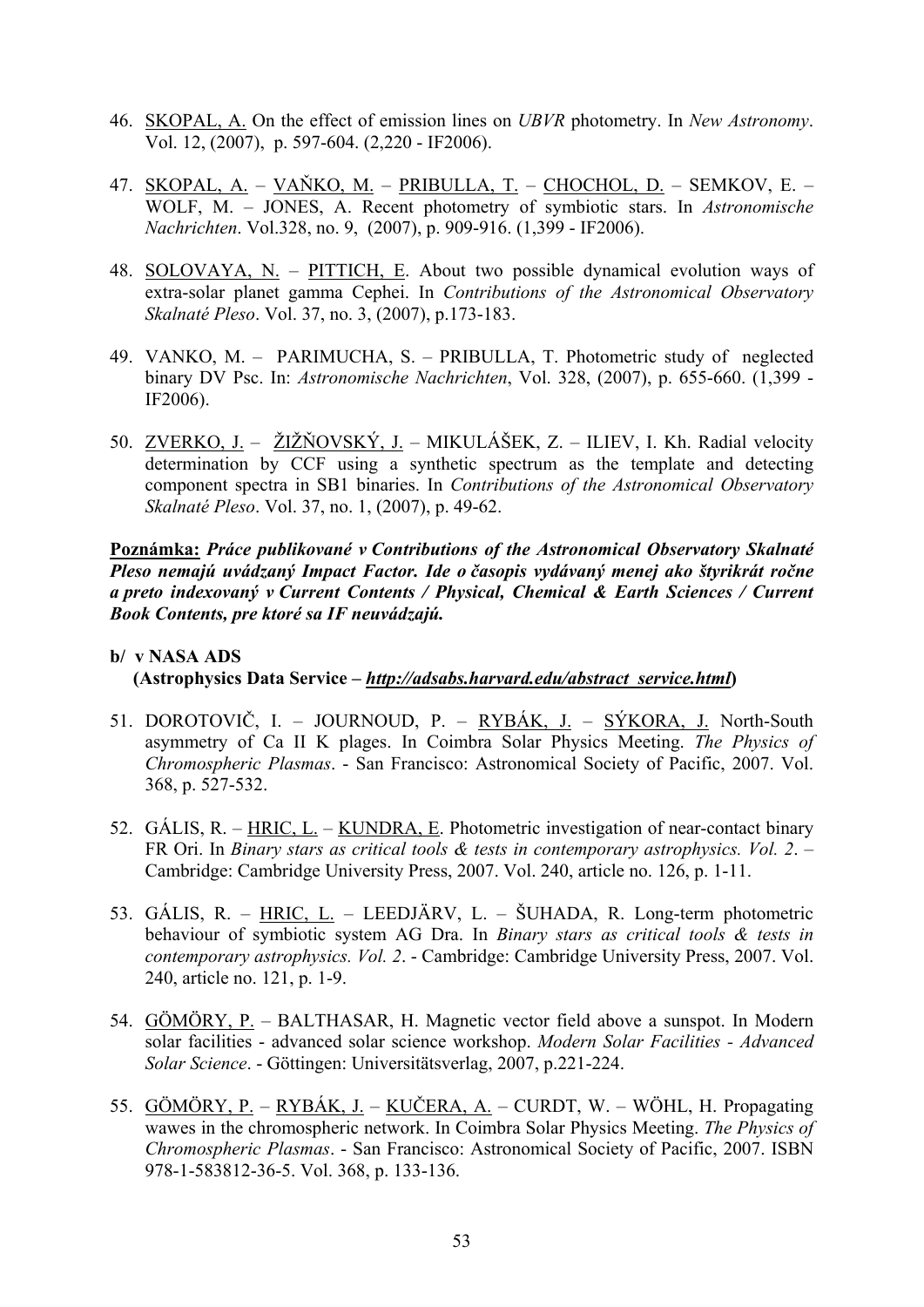- 56. HRIC, L. GÁLIS, R. Is there an accretion disc, envelope, or torus in the YY Her binary? In *Memoires della Societa Astronomica Italiana*, Vol. 78, (2007), p. 400- 402.
- 57. HRIC, L. GÁLIS, R. ŠMELCER, L. The eclipsing model of the symbiotic binary YY Her. In *Binary stars as critical tools & tests in contemporary astrophysics. Vol. 2*. – Cambridge: Cambridge University Press, 2007. Vol. 240, article no. 387, p. 1-12.
- 58. KOZA, J. KUČERA, A. RYBÁK, J. WÖHL, H. The Height dependence of temperature - velocity correlation in the solar photosphere. In Modern solar facilities advanced solar science workshop. *Modern Solar Facilities - Advanced Solar Science*. - Göttingen: Universitätsverlag, 2007. p. 139-142.
- 59. KOZA, J. KUČERA, A. RYBÁK, J. WÖHL, H. The Height dependence of quietsun photospheric temperature fluctuations in observations and simulations. In Meeting of ASP held at the National Solar Observatory. *Solar MHD Theory and Observations: a High Spatial Resolution Perspective*. - San Francisco: Astronomical Society of the Pacific, 2006. ISBN 978-1-583812-22-8. Vol. 354, p. 43-48.
- 60. KOZA, J. SÜTTERLIN, P. KUČERA, A. RYBÁK, J . Temporal variations in fibril orientation. In Coimbra Solar Physics Meeting. *The Physics of Chromospheric Plasmas*. - San Francisco: Astronomical Society of Pacific, 2007. Vol. 368, p. 115-118.
- 61. KRTIČKA, J. MIKULÁŠEK, Z. ZVERKO, J. ŽIŽŇOVSKÝ, J. The Nature of light variations of the helium strong chemically peculiar star HD 37776. In ASP conference at Hokkai-Gauken University. *Active OB Stars: Laboratories for Stellar and Circumstellar Physics* - San Francisco: Astronomical Society of the Pacific, 2007. Vol. 361, p. 454- 456.
- 62. KRTIČKA, J. MIKULÁŠEK, Z. ZVERKO, J. ŽIŽŇOVSKÝ, J. The Light variations of HD 37776 as a result of the uneven surface distribution of helium and silicon. In International Conference Physics of Magnetic Stars. *Physics of magnetic stars*. - Nizhnij Arkhyz : SAO Russian Acad. Sci., 2007, p. 310-314.
- 63. KUČERA, A. WÖHL, H. RYBÁK, J. WU, S.T. WANG, A.H. Spectral characteristics of the photosphere near a flare. In *Central European Astrophysical Bulletin*. Vol. 31, no. 1 (2007), p. 21-29.
- 64. MIKULÁŠEK, Z. JANÍK, J. ŽIŽŇOVSKÝ, J. ZVERKO, J. ZEJDA, M. NETOLICKÝ, M. – VAŇKO, M. – ZVĚŘINA, P. – KUČEROVÁ, B. – CENIGA, M. – SZÁSZ, G. On-line database of photometric observations of magnetic chemically peculiar stars. In International Conference Physics of Magnetic Stars. *Physics of magnetic stars*. - Nizhnij Arkhyz: SAO Russian Acad. Sci., 2007, p. 296-299.
- 65. MIKULÁŠEK, Z. KRTIČKA, J. ZVERKO, J. ŽIŽŇOVSKÝ, J. JANÍK, J. Light variations and angular momentum loss from the He-strong magnetic chemically peculiar star HD 37776. In ASP conference at Hokkai-Gauken University. *Active OB Stars: Laboratories for Stellar and Circumstellar Physics*. - San Francisco: Astronomical Society of the Pacific, 2007. Vol. 361, p. 466-468.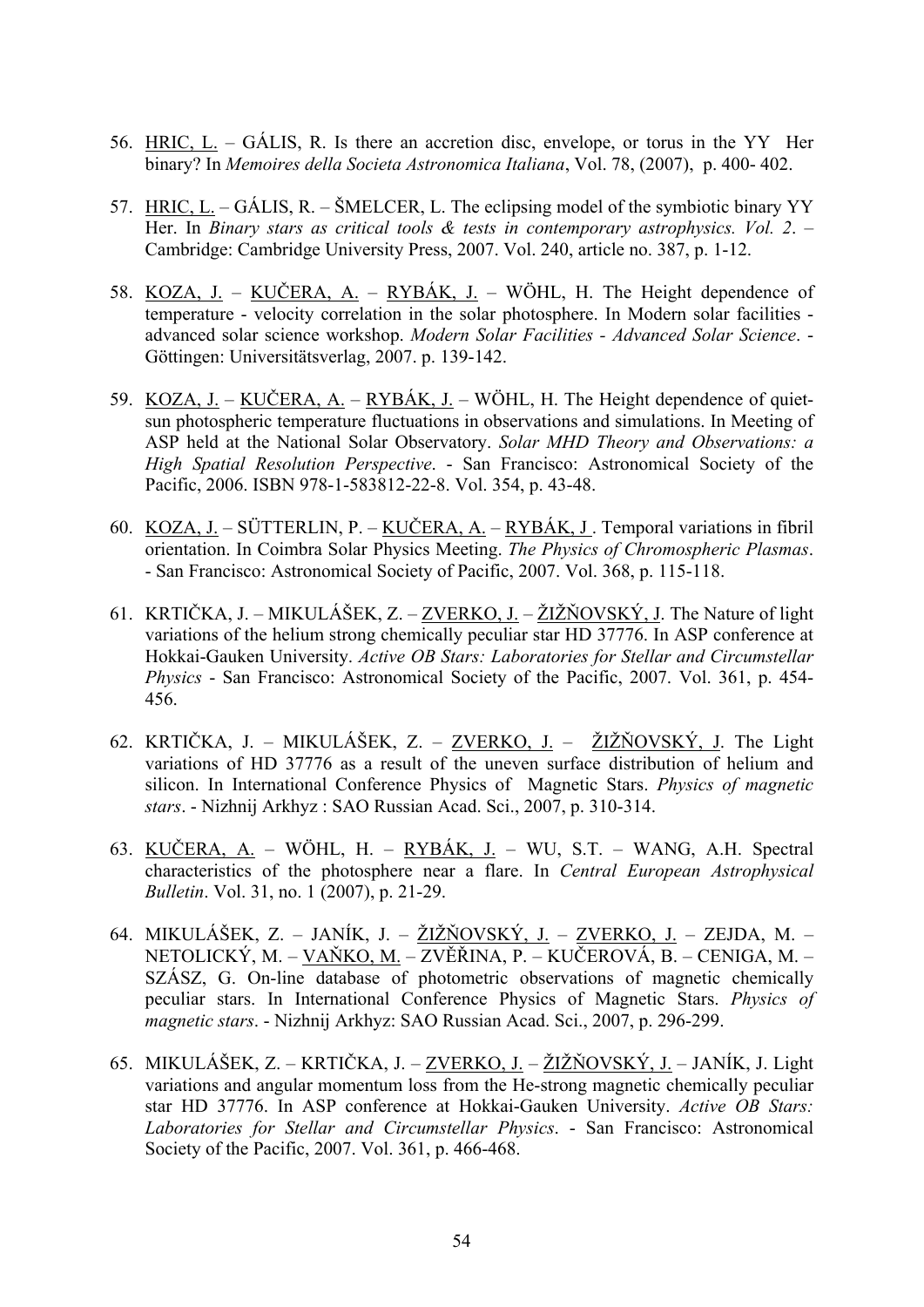- 66. MIKULÁŠEK, Z. SKOPAL, A. ZEJDA, M. PEJCHA, O. KOHOUTEK, L. MOTL, D. – VITTONE, A.A. – ERRICO, L. Light variations of the anomalous central star of planetary nebula Sh 2-71. In ASP conference at Hokkai-Gauken University. *Active OB Stars: Laboratories for Stellar and Circumstellar Physics*. - San Francisco: Astronomical Society of the Pacific, 2007. Vol. 361, p. 469-471.
- 67. MIKULÁŠEK, Z. ZVERKO, J. KRTIČKA, J. JANÍK, J. ŽIŽŇOVSKÝ, J. ZEJDA, M. The ZOO of uvby and Hp light curves of magnetic chemically peculiar stars. In International Conference Physics of Magnetic Stars. *Physics of magnetic stars*. - Nizhnij Arkhyz: SAO Russian Acad. Sci., 2007, p. 300-309.
- 68. MOLENDA-ZAKOWICZ, J. ARENTOFT, T. KJELDSEN, H. VAŇKO, M. Solarlike Oscillations with Kepler. In *Communications in Asteroseismology*. Vol. 150, (2007), p. 143-144.
- 69. PARIMUCHA, Š. VAŇKO, M. PRIBULLA, T. HAMBÁLEK, Ľ. DUBOVSKÝ, P. – BALUĎANSKÝ, D. – PETRÍK, K. – CHRASTINA, M. – URBANČOK, L. New minima times of selected eclipsing binaries. In *Information Bulletin on Variable Stars*. no. 5777, (2007), p. 1-6.
- 70. PLANAT, M. SANIGA, M. Pauli graph and finite projective lines/geometries. In SPIE International Congres on Optics and Optoelectronics. *Photon Counting Applications, uantum optics, and Quantum Cryptography: [proceedings of the SPIE International Conference on Optics and Optoelectronics]*. - [S.l.]: SPIE-The International Society for Optical Engineering, 2007. Vol. 6583, p. 1-12.
- 71. PRAY, D.P. KUŠNIRÁK, P. GALÁD, A. VILÁGI, J. KORNOŠ, L. GAJDOŠ, Š. – PIKLER, M. – ČERVÁK, G. – HUSÁRIK, M. – OEY, J. – COONEY, W. – GROSS, J. – TERRELL, D. – STEPHENS, R.D. – HIGGINS, D. Lightcurve analysis of asteroids 2006 BQ6, 2942, 2943, 3402, 3533, 6497, 6815, 7033, 12336, and 14211. In *Minor Planet Bulletin*. Vol. 33 (2007), no. 2, p. 44-46.
- 72. RYBÁK, J. KUČERA, A. WÖHL, H. WEDEMEYER-BÖHM, S. STEINER, O. A New method for comparing numerical simulations with spectroscopic observations of the solar photosphere. In Meeting of ASP held at the National Solar Observatory. *Solar MHD Theory and Observations: a High Spatial Resolution Perspective*. - San Francisco: Astronomical Society of the Pacific, 2006. ISBN 978-1-583812-22-8. Vol. 354, p. 77-82.
- 73. SKOPAL, A. OTSUKA, M. TAMURA, S. VITTONE, A.A. ERRICO, L. WOLF, M. Broad H alfa wings in active symbiotic stars: The case of Z Andromedae. In Pacific Rim Conference on Stellar Astrophysics. *The Seventh Pacific Rim Conference on Stellar Astrophysics*. - San Francisco: Astronomical Society of Pacific, 2007, Vol. 362, p. 228-233.
- 74. WARNER, B.D. PRAVEC, P. KUŠNIRÁK, P. HIGGINS, D. KAŇUCHOVÁ, Z. – HUSÁRIK, M. – GALÁD, A. – VILÁGI, J. Lightcurve analysis of (12735) 1991 VV1. In *Minor Planet Bulletin*. Vol. 34 (2007), no. 3, p. 83-84.
- 75. ZBORIL, M. Monitoring active stars 29 Dra, 12 Cam and colour excess of II Peg. In *Serbian Astronomical Journal*. Vol. 175, (2007), p. 51-56.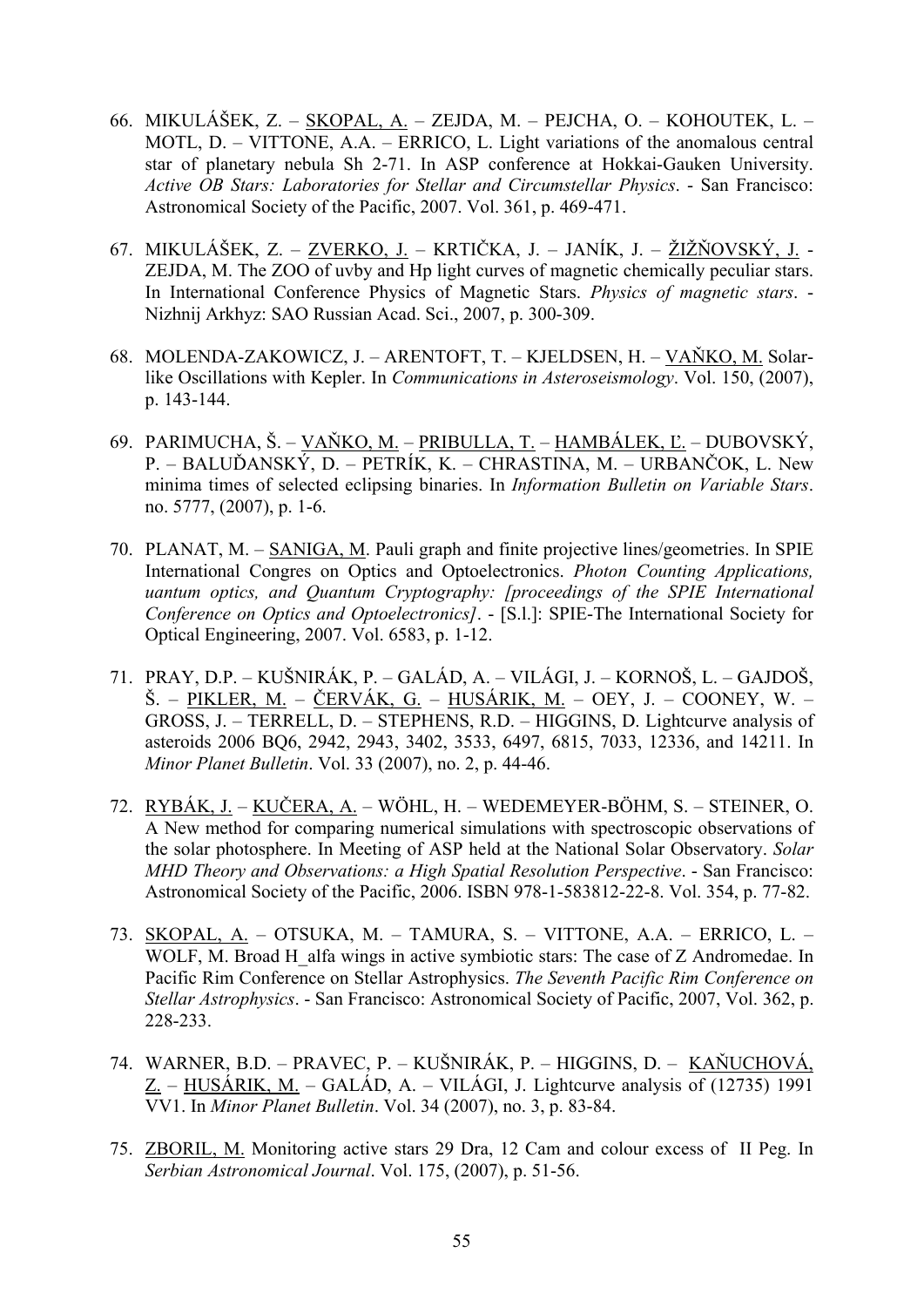#### **10. Vedecké práce v ostatných časopisoch**

- 76. HAJDUKOVÁ, M. Jr. Vplyv chýb v určení polohy radiantov meteorov na hyperbolické dráhy. In M*eteorické správy*. Vol. 28 (2007), p. 12-16.
- 77. HUSÁRIK, M. Relatívna CCD fotometria troch číslovaných asteroidov (3936), (10497) a (23177). In M*eteorické správy*. Vol. 28 (2007), p. 51-61.
- 78. KORNOŠ, L. PORUBČAN, V. CEVOLANI, G. Radiant, dráha a štruktúra meteorického prúdu Lyríd. In M*eteorické správy*. Vol. 28 (2007), p. 17-24.
- 79. SANIGA, M. PLANAT, M. Multiple qubits as symplectic polar spaces of order two. In *Advanced Studies in Theoretical Physics*. ISSN 1313-1311, 2007, Vol. 1, no. 1, p. 1-4.
- 80. SANIGA, M. PLANAT, M. PRACNA, P. HAVLICEK, H. The Veldkamp space of two-qubits. In *Symmetry, Integrability and Geometry: Methods and Applications*. ISSN 1815-0659, 2007, Vol. 3, article 075, p. 1-7.
- 81. SVOREŇ, J. Pozorovacie programy a výsledky astrometrie komét a asteroidov na Skalnatom plese. In M*eteorické správy*. Vol. 28 (2007), p. 43-50.
- 82. SVOREŇ, J. SPURNÝ, P. PORUBČAN, V. KAŇUCHOVÁ, Z. Pozorovanie bolidov na tatranských observatóriách AsÚ SAV. In M*eteorické správy*. Vol. 28 (2007), p. 3-11**.**

### **11. Vedecké práce v zborníkoch (konferenčných aj nekonferenčných, vydaných tlačou alebo na CD)**

#### **b/ nerecenzovaných**

- 83. BADALYAN, O. G. SÝKORA, J. Polar coronal regions by observations of the 1994 total solar eclipse. In Pulkovskaja mezhdunarodnaja konferentsia "Fizicheskaja priroda solnechnoj aktivnosti i prognozirovanie jejo geofizicheskikh projavlenij". *Trudy XI. Pulkovskoj mezhdunarodnoj konferentsii "Fizicheskaja priroda solnechnoj aktivnosti i prognozirovanie jejo geofizicheskikh projavlenij"*. - Sankt Peterburg: Glavnaja Astronomicheskaja Observatorija Russkoj Akademii Nauk, 2007. ISBN 5-9651-0112-0, p. 11-14.
- 84. RUŠIN, V. MINAROVJECH, M. SANIGA, M. KLOCOK, L'. Long-term variations of the green coronal (530.3 nm) irradiance. In ILWS Workshop. *Solar Influence on the Heliosphere and Earth's Environment: Recent Progress and Prospects: Proceedings of ILWS Workshop*. - India: Quest Publications and Indian Institute of Geomagnetism, 2007. ISBN 81-87099-40-2, p. 165-169.